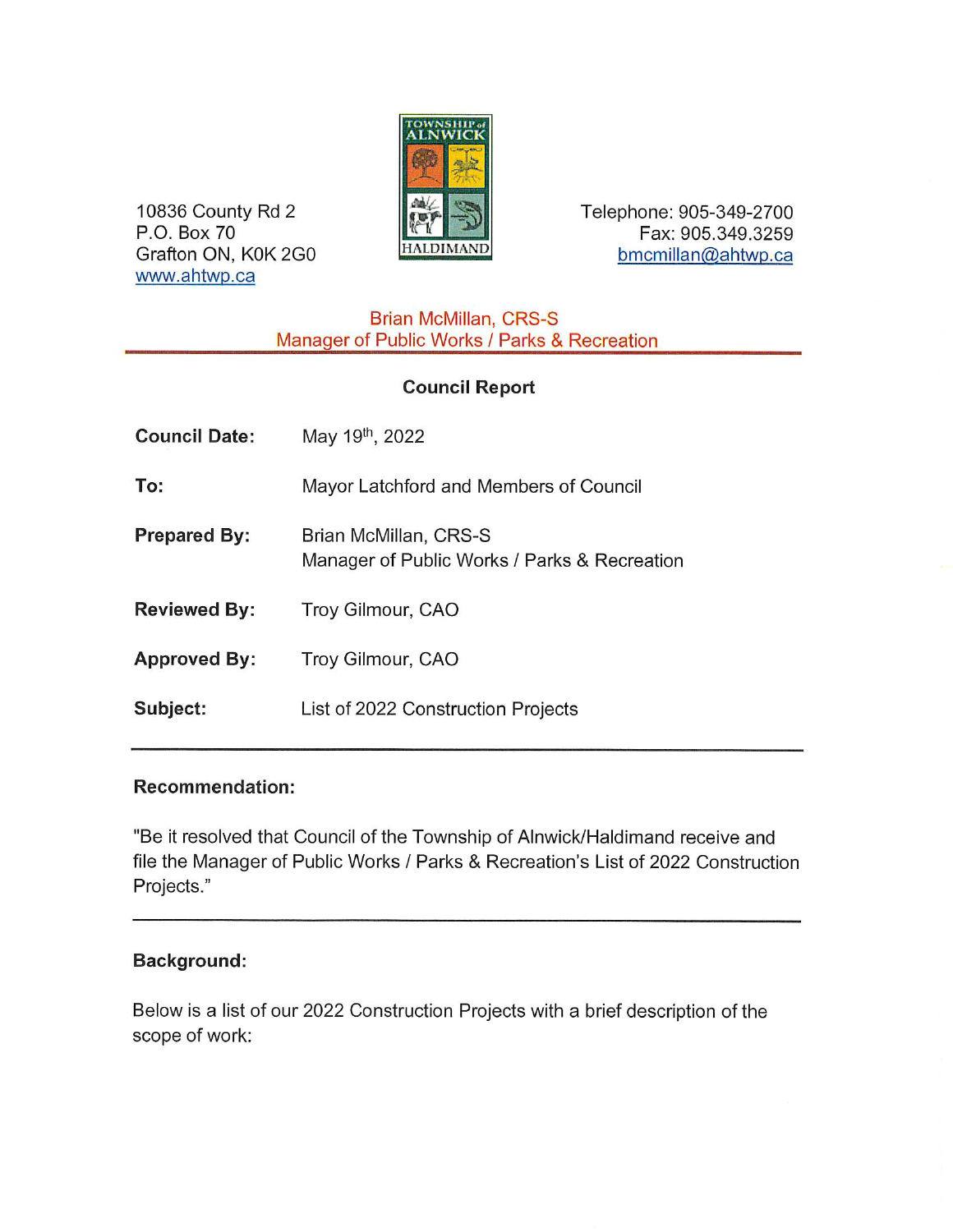Full Reconstruction — brushing, tree removal, ditching, culvert replacement, pulverizing road and shaping, gravel application and shaping, and 2 layers of surface treatment.

| <b>ROAD</b>            | <b>DESCRIPTION</b>    | <b>DISTANCE</b>  |
|------------------------|-----------------------|------------------|
| <b>VERONVILLE RD</b>   | From Rutherford Rd to |                  |
|                        | County Rd 2           | 1.6 km           |
| <b>CURTIS POINT RD</b> | From County Rd 18 to  |                  |
|                        | <b>Rice Lake</b>      | $2.3 \text{ km}$ |
| <b>MCDONALD RD</b>     | From County Rd 22 to  |                  |
|                        | <b>Bridge</b>         | $0.2$ km         |

Reconstruction - brushing, tree removal, ditching, culvert replacement, gravel application and shaping, and 2 layers of surface treatment. This section of road is going from a gravel surface to a surface treated rd. Boundary Rd with Trent Hills so expenditures is 50/50. Majority of worked completed by Trent Hills.

| <b>ROAD</b> | <b>DESCRIPTION</b>    | <b>DISTANCE</b> |
|-------------|-----------------------|-----------------|
| BAXTER RD   | From Webb Rd to Sandy |                 |
|             | Bay Rd                | 2.2 km          |

Resurfacing - some shoulders may need to be taken off to make sure water runs off road and into ditches. Roads will be patched extremely well prior to a single layer of surface treatment being applied.

| <b>ROAD</b>             | <b>DESCRIPTION</b> | <b>DISTANCE</b>  |
|-------------------------|--------------------|------------------|
| <b>DAVIDSON RD</b>      | <b>Entire Road</b> | $1.0 \text{ km}$ |
| <b>MACKLIN RD</b>       | <b>Entire Road</b> | $1.8 \text{ km}$ |
| <b>GRILLS RD</b>        | <b>Entire Road</b> | 2.3 km           |
| <b>HOSKIN RD</b>        | <b>Entire Road</b> | 2.1 km           |
| ORCHARD GROVE RD        | <b>Entire Road</b> | 3.8 km           |
| <b>MCDONALD RD</b>      | <b>Entire Road</b> | 1.8 km           |
| SPEECHLEY RD            | <b>Entire Road</b> | $1.1 \text{ km}$ |
| <b>STEWART RD</b>       | <b>Entire Road</b> | 3.0 km           |
| <b>BENLOCK RD</b>       | <b>Entire Road</b> | $1.5 \text{ km}$ |
| <b>BARNBUM HOUSE RD</b> | <b>Entire Road</b> | $0.5$ km         |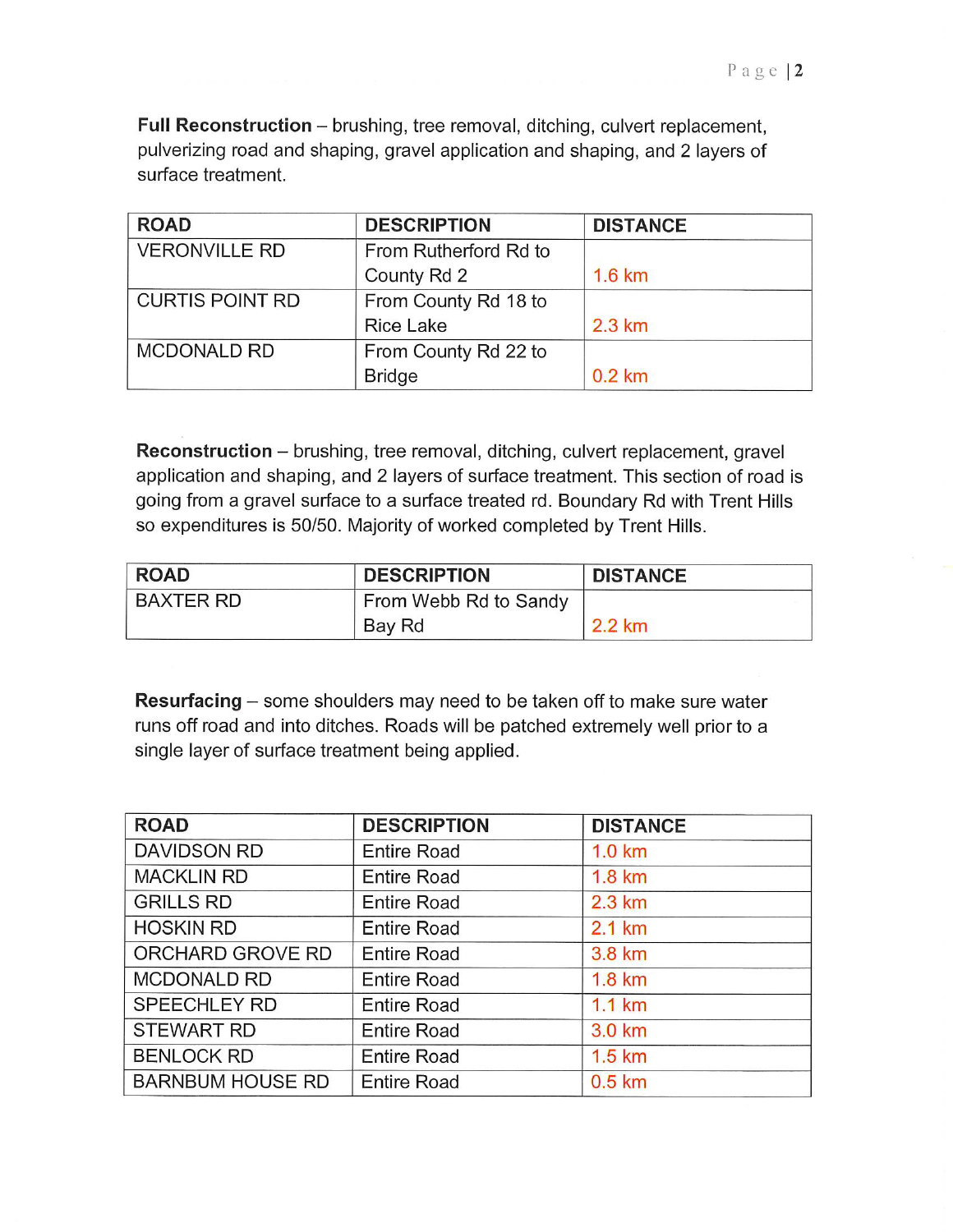**Rehabilitation** – road is currently surface treated but is in rough shape will be pulverized and shaped and have calcium put down for this year and then surface treated in 2023. Portion of road from County Rd 9 past Donkey Farm will be left surface treated.

| <b>ROAD</b>  | <b>DESCRIPTION</b>  | <b>DISTANCE</b>  |
|--------------|---------------------|------------------|
| BOWMANTON RD | From County Rd 9 to |                  |
|              | Beagle Club Rd      | $1.4 \text{ km}$ |

### Fall projects:

- **0.4 km** of 3<sup>rd</sup> line in Roseneath from County Rd 45 to gravel section & 0.4  $km$  of Division St between County Rd 45 and  $3<sup>rd</sup>$  line will have brushing, tree removal, ditching & culvert replacement done in preparation to have these two urban sections paved in 2023.
- 0.3 km of Boyle Rd from County Rd 23 to top of hill will be dugout, "B" gravel added, geotextile cloth put in, and "A"gravel added. The plan would then be to have 2 layers of surface treatment put down on this road section in 2023. This section of road now has been fully developed with new homes and is gravel currently but there are clearly base issues in the road and this road is in really in rough shape during the spring.

#### Consultations:

Discussion with Public Works Staff.

#### Actions:

No actions required.

#### Legislative AuthoritylRisk Considerations:

None

#### Financial Impact:

These projects will be completed within the approved 2022 Capital & Operational Budget.